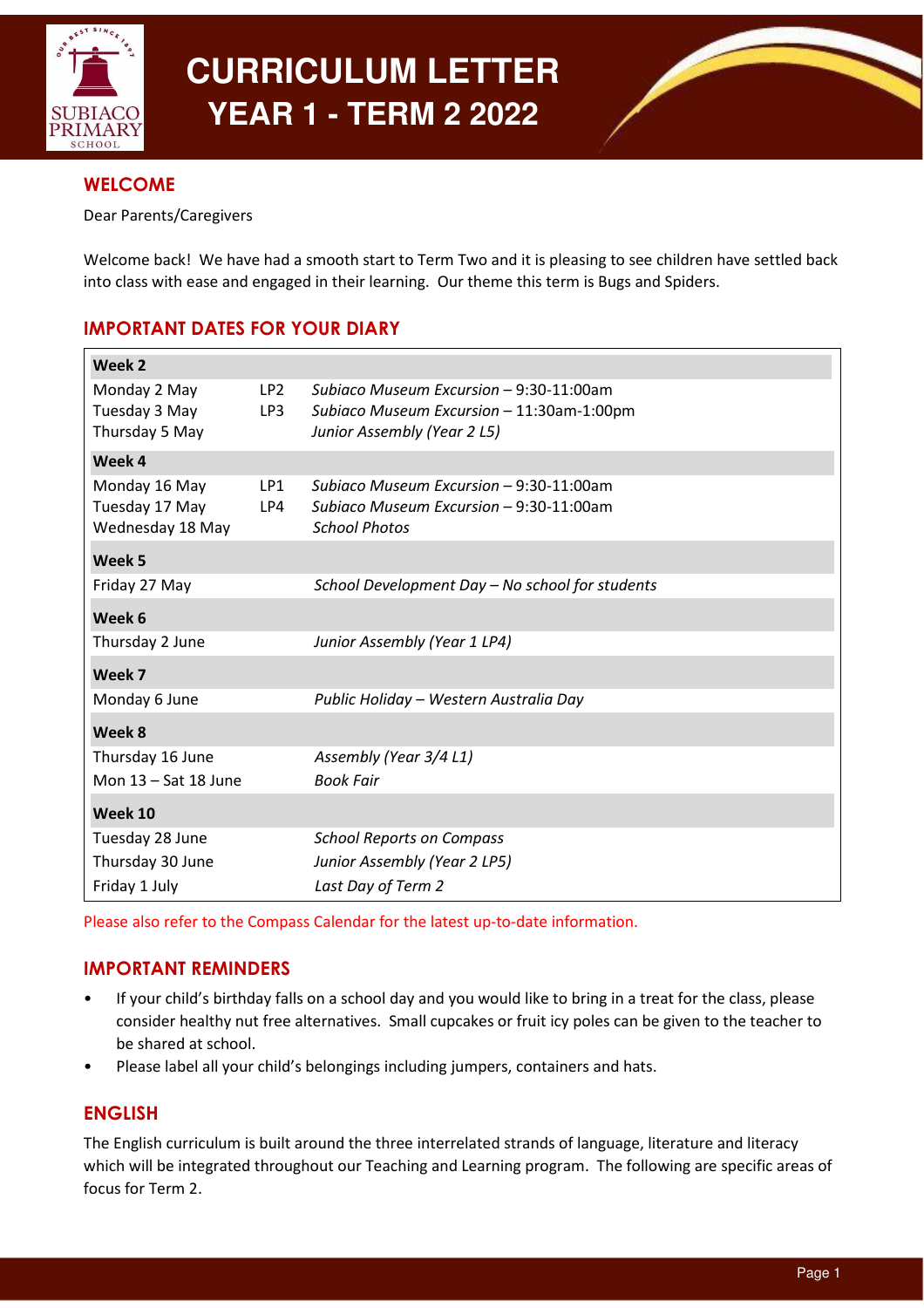## Letters and Sounds Program for Spelling

- Phase 3 Tricky Words
- Revision of Term One sounds
- New Diagraph sounds eg. "ai" r-ai-n
- Topic-specific vocabulary

#### Heggerty Program

• Oral Phonemic Awareness

#### Writing

- Introducing Narrative texts through Talk for Writing program
- Continue to develop the structure of Recount Writing where students begin to include first, next, then and finally
- Punctuation is integrated throughout our program, however there will be a particular focus on full stops and capital letters
- Grammar focus is on the use of adjectives for added detail to writing

#### Reading

- Whole class and small group guided reading sessions suited to individual instructional needs
- Modelled Reading
- Shared Reading
- Independent Reading
- Developing vocabulary
- Comprehension Strategies: Prior knowledge, Predicting, Connecting, Questioning, Visualising, Inferring, Summarising, Synthesising

#### Speaking and Listening

• Weekly News Telling Roster

# MATHEMATICS

Our Term 2 Mathematical focus areas are as follows:

#### Daily Reviews

• Reviewing previously taught concepts and maths vocabulary

## Number, Addition and Subtraction Strategies and Word Problems

- Think Big, Count Small
- Doubles
- Double +1
- Turn arounds
- Front End Loading
- Number Line

#### Place Value to 100

• Developing confidence with number sequences and skip counting

#### Measurement

• 2D shapes and 3D objects

#### Location

• Direction and Transformation

#### Fluency Games

• Building confidence and proficiency

## Proficiency Strands

• Understanding, fluency, problem solving and reasoning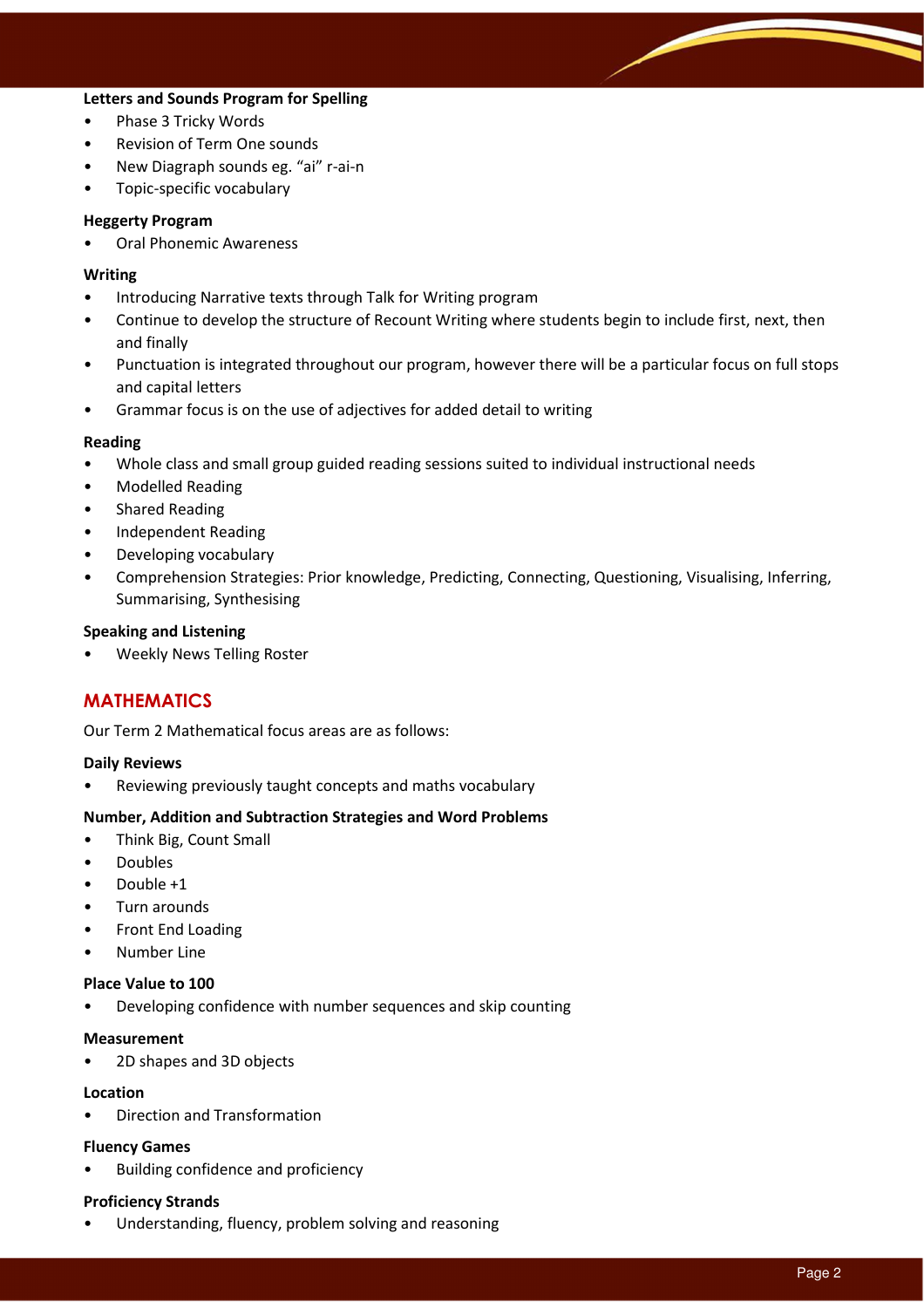# HUMANITIES AND SOCIAL SCIENCES (HASS)

We will continue our History topic of Past and Present and visit the Subiaco Museum, which will provide another historical dimension to our class-based learning.

## Present and Past Family Life

- How has family life changed over time?
- How is the present different/similar to the past?
- How do we describe the sequence of time?

## HASS Skills

- Questioning and Research
- Analysing
- **Evaluating**
- Communicating and Reflecting

# DESIGN AND TECHNOLOGY

This term, we will be learning about the design process. Students will design, make and evaluate their own Bug Hotel after learning about the different habitats of bugs. They will use recycled materials to complete their designed hotel.

# HEALTH & WELLBEING

In Bounce Back this term, we will be looking at Unit 7 Relationships:

- Dealing with feeling shy or lonely
- Getting to know others
- Being a good listener
- Sharing friends and including others
- Making new friends
- How to be a good friend
- Positive and negative ways of disagreeing

## Mindfulness

• Yoga, mindful moments, breathing exercises

# HOMEWORK

- Home Spelling Books
- Readers (please change daily)
- Mathletics (optional)
- Bug Club (optional)
- News Topics each child has a specific News Telling day

# SCIENCE (Miss Hannah Goodman)

This term our Science focus will be:

## Earth and Space Science

The students will observe changes that occur in the sky and landscape and describe patters of events that occur. They will explore the local environment to identify and describe natural, managed and constructed features.

## Science Skills

The students will respond to questions, make predictions, and participate in guided investigations of everyday phenomena. They will follow instructions to record and sort their observations and share them with others.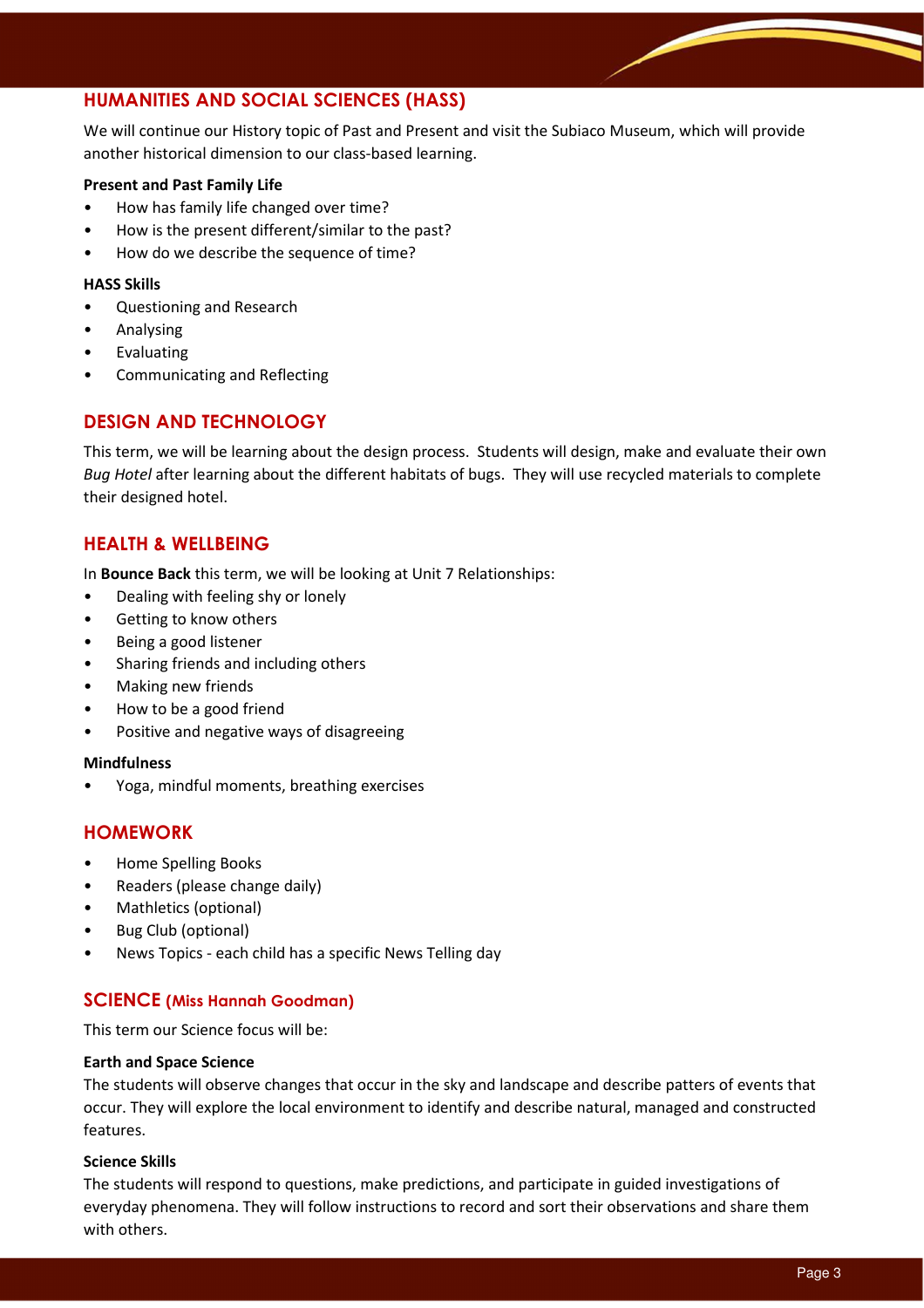# DIGITAL TECHNOLOGIES (Mr Michael Batskos)

This term, Year One students will:

- Learn about staying safe online, including what personal information is safe to share online, and ways to behave responsibly online.
- Explore using simple algorithms, such as coding a simple sequence of steps on codeSpark.
- Explore digital systems (hardware and software) that are used in everyday life and their features.

## PHYSICAL EDUCATION (Mr Ashley Clancy / Mr Brendan Egan)

This term in physical education lessons students will take part in a variety of activities which will continue to develop and strengthen their fundamental movement skills. The students will also learn to follow rules and play fairly during physical activities. Our focus sports for this term will be Soccer. Soccer sessions will be run with support from specialist coaches from the Football West.

## MUSIC (Mr Andrew Angel)

During Term 2, students in Year One will:

- Explore and imitate sounds using a variety of sound sources. They will use sound sources to create and perform soundscapes that tell a story or represent a sequence of events.
- Distinguish between beat and rhythm by performing marching songs.
- Identify music that's loud or soft, high or low, fast or slow by listening to variety of music.
- Perform a variety of songs that include action songs, echo singing, chants, rhymes and musical games using voice, percussion instruments and body percussion.
- Identify some elements of music as they develop an appreciation and understanding of music from the past including Vivaldi's 'Spring' from The Four Seasons.

## ART (Mrs Leith Elliott)

Year One Art is all about exploring ideas, experiences, observations and imagination using the art elements. This term, students will:

- Create a variety of 2D and 3D artwork that experiments with line, shape and colour.
- Explore and experiment with a variety of media, materials and techniques when creating artwork based on the theme: Bugs, insects and Mini beasts.
- Appreciate and learn about the artwork of artist/illustrator Eric Carle and his painted paper collage technique.
- Continue developing fine motor skills/dexterity through activities which focus on correct holding and use of pencils, painting within the line exercises and cutting.
- Discover why illustrators and artists make art.
- Respond to artwork they view or make by expressing their own feelings.

# DIGITAL USERS AT SUBIACO PRIMARY SCHOOL

Safe and ethical digital use is a priority at Subiaco Primary School. On a daily basis, we show our students how to utilise technology in a safe and ethical way. Parent partnership in this journey is crucial. Online safety advice for parents from e-Safety Commission can be found here

https://www.esafety.gov.au/sites/default/files/2020-04/aus-global-parent-online-safety-advice\_1.pdf The Telethon Institute have developed Beacon – a cyber-safety educational app to keep parents up to date with trusted information to keep kids safe online https://beacon.telethonkids.org.au/